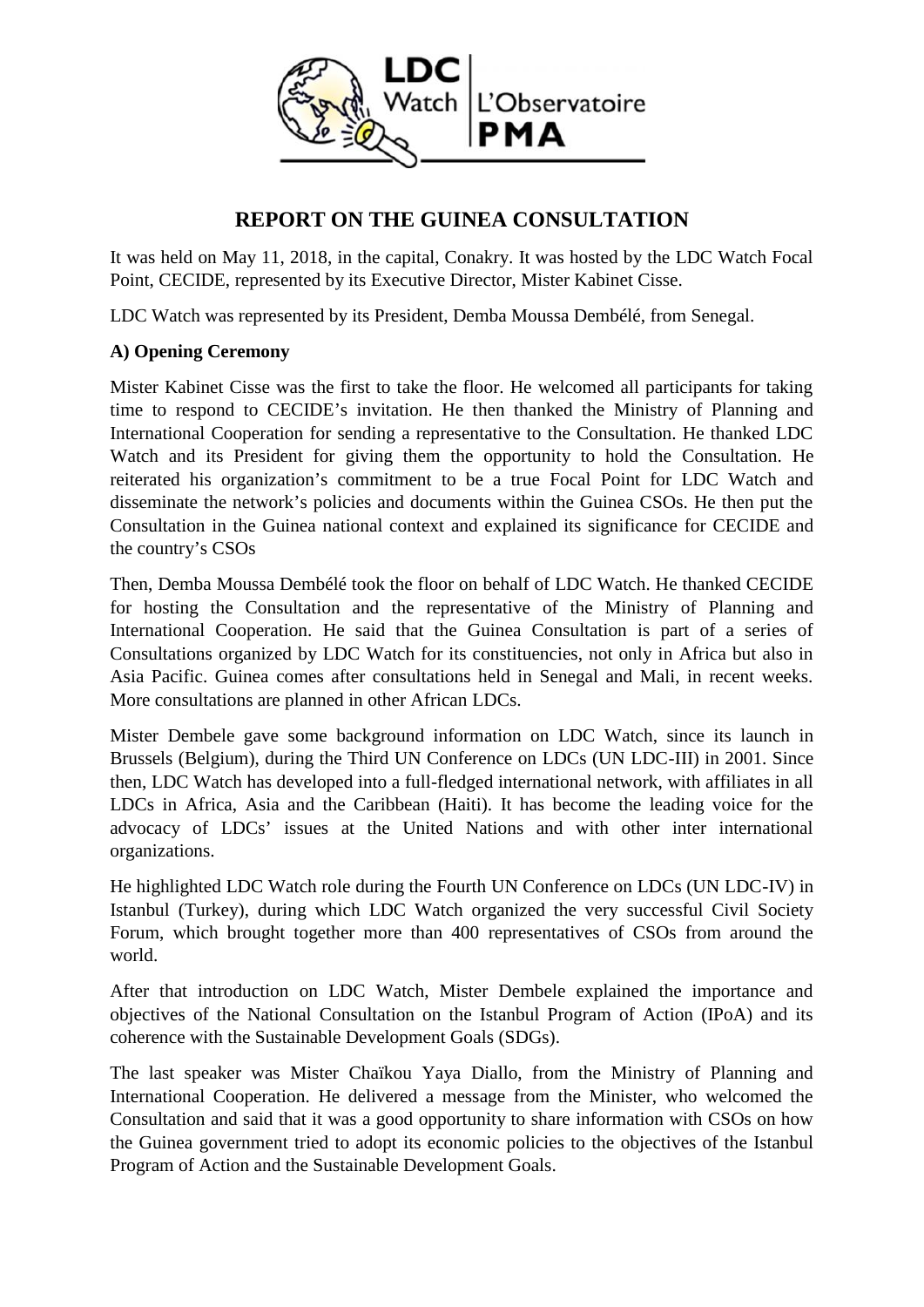

## **I) Overview of the IPoA and SDGs**

Mister Dembele gave an overview of the main objectives of Istanbul Program of Action (IPoA) and the SDGs and tried to show the coherence between the two. He briefly explained the origins of the LDC category, as decided the UN Economic and Social Council (ECOSOC) in 1971, and the criteria that characterize an LDC. He said that the IPoA was fourth of its kind, after previous programs of action for LDCs, in 1981 and 1991(in Paris, France) and in 2001 (in Brussels Belgium). However, these programs were not successful since the number of LDCs went from 24 in 1981 to 47 now, with 34 in Africa. Another illustration of their failure is that since 1981, only four (4) countries had graduated before the Istanbul Conference: Botswana; Cape Verde; Maldives; and Samoa. The fifth, Equatorial Guinea, graduated in 2017.

The failure of the previous programs of action led to the Fourth United Nations Conference on LDCs (UN LDC-IV), in Istanbul (Turkey) in May 2011, which adopted a more ambitious agenda for the LDCs, with the aim of graduating half of the LDCs by 2020.

### **1) The Istanbul Program of Action (IPoA)**

The Istanbul Program of Action made a critical assessment of the Brussels Program of Action (BPoA), by exposing its weaknesses, in particular its impact on structural transformation, job creation and LDCs' role in global trade. The IPoA called for new mechanisms of support for the LDCs for the 2011-2020 decade, with an important role assigned to South-South cooperation. It proposed eight (8) priority areas, which are critical to the graduation process.

However, the framework proposed by IPoA is not very different from the previous ones. This is why LDC Watch and other CSOs and international networks were skeptical about its ability to realize the objectives adopted in Istanbul. Their skepticism was vindicated during the assessment made by both official and civil society delegates at the Mid-Term Review held in Antalya (Turkey)

## **2) The Mid-Term Review in Antalya (Turkey)**

It was organized by the United Nations in May 2016 in Turkey, with the aim of assessing the implementation of the IPoA, examining its shortcomings and seeking ways of remobilizing all stakeholders to get more progress by 2020. In fact, mid-way through its implementation, the IPoA had made little progress toward fulfilling its main goal of cutting LDCs by half. The main critique came from the successful Civil Society Forum, organized by LDC Watch. Also, LDC government representatives acknowledged that their countries have not been able to achieve meaningful progress in several of the 8 priority areas of the IPoA.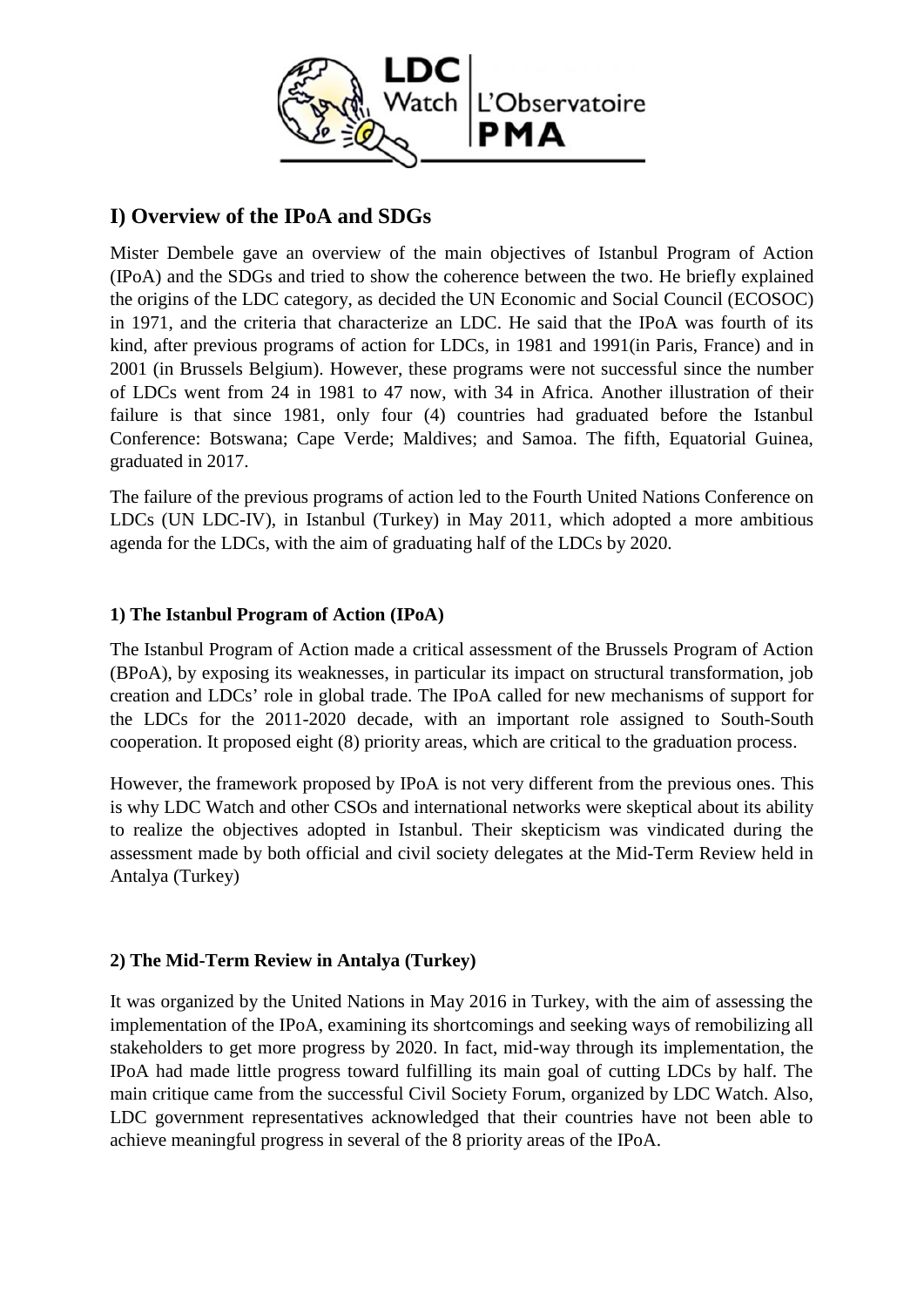

One of the reasons for the lack of progress is that many countries are lagging behind in terms of economic growth, unemployment, food security, domestic resource mobilization, social development, good governance, etc. For instance, due to the fall in commodity prices, very few countries have achieved growth rates of 7% or more, needed to get on the path to graduation. As a result, LDCs' trade deficit widened, which means the need for more external assistance to close the gap in their budgets. In the agricultural sector, food production is still at low levels and many LDCs are net food importers. Therefore, poor economic performance and shortage of financial resources explain why there is little progress in terms of poverty eradication in many LDCs.

On gender issues, there is still a long way to go in many counties to fulfill the goals set in the IPoA. All in all, like previous Programs, the IPoA is not likely to fulfill its promises. In the next four years, it is very unlikely that more than 10 countries could graduate from the LDC category.

### **3) The SDGs**

The presenter first refreshed the participants' memory about the SDGs. Then, she examined the coherence between the objectives of the IPoA and the SDGs. She observed that the LDCs are a target for the SDGs and the IPoA as well. To illustrate, she indicated that the SDGs, like the IPoA, through its 8 priority areas, include the three dimensions of sustainable development: economic, social and environmental, as well as poverty eradication. Another similarity is that while the SDGs aim to eliminate extreme poverty by 2030, the IPoA aims to cut the number of LDCs by half by 2020.

Furthermore, the second SDG (zero hunger) with the doubling of agricultural productivity and farmers' income by 2030 is similar to the first and second priority areas of the IPoA (enhancing productive capacity and ensuring food security) which also aim to double production and eradicate hunger.

In conclusion, he said that the IPoA and the SDGs are a global approach to eradicating poverty and promoting sustainable development. For LDCs to benefit from their implementation, there should be synergy and coherence with the IPoA. However, the IPoA is not likely to achieve its main goal of cutting by half the number of LDCs by 2020.

## **II) Guinea: adapting policies to the IPoA and SDGs**

Mister Dembele's presentation was followed by Mister Chaïkou Yaya Diallo, representing the Ministry of Planning and International Cooperation. He explained that Guinea has put together a National Program of Economic and Social Development, a framework within which all national policies are elaborated. It has integrated the IPoA and SDGs into its objectives and targets.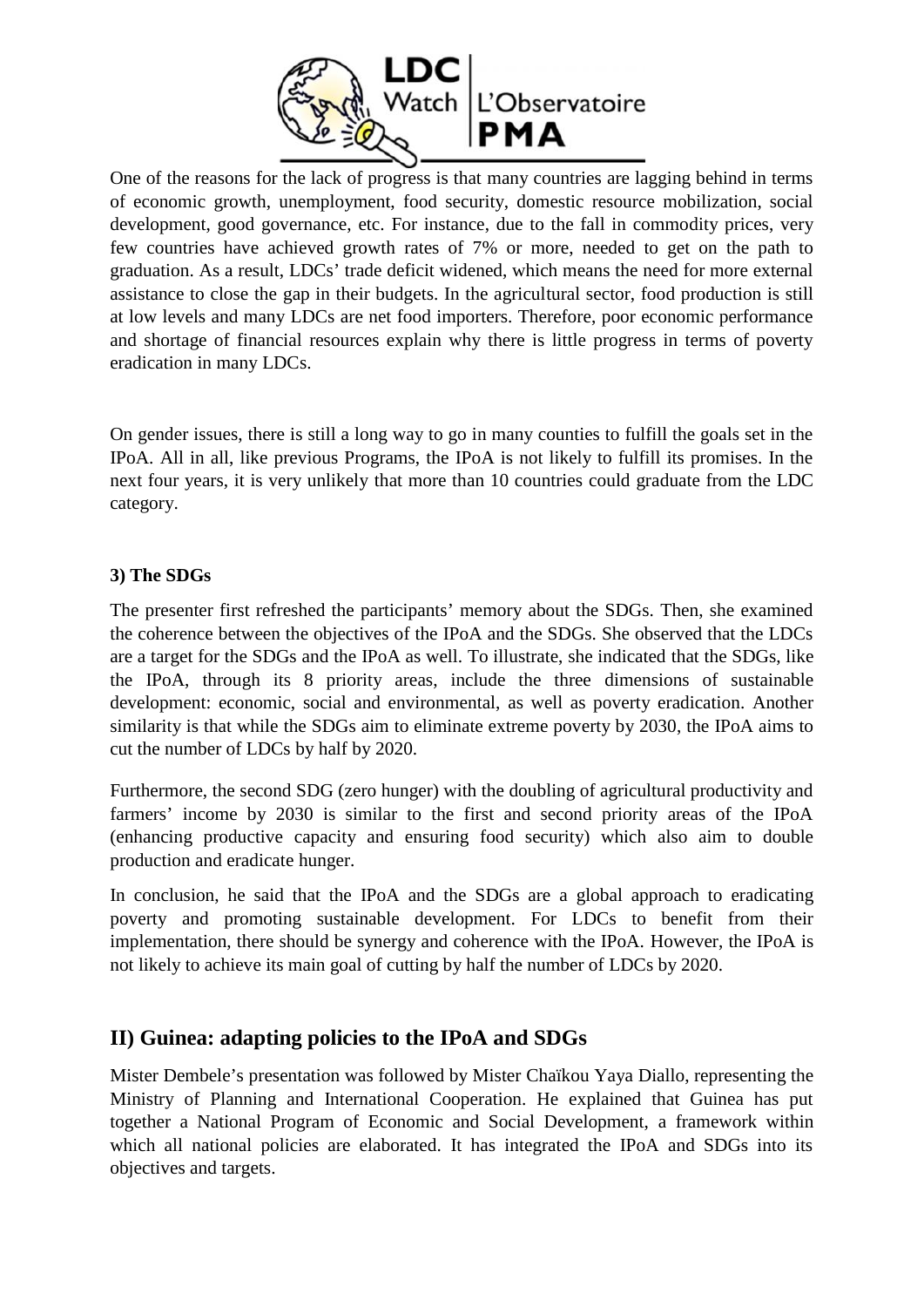

However, the implementation of the Program was overshadowed by the break of the Ebola epidemic, which hard hit Guinea for several months and disrupted governmental activities in almost all areas. The country used its resources and those from development assistance to try to cope with the epidemic. This is why most of the objectives of the National Program for Economic and Social Development could not be achieved.

In fact, the Ebola break showed that in many areas, Guinea has major weaknesses and its State was more fragile than thought before. As a result, Guinea has been named a **Fragile Country**, along with two dozen other countries.

### **III) Guinea as Fragile State**

Mister Ibrahima Seck, a Consultant with the Ministry of Mining and Geology, briefed participants on the so-called Fragile States. He said that, Guinea, along with 19 other countries in Africa, Asia and the Caribbean, are a group called Fragile States, needing special attention from the international community. This is why these countries are benefiting from a special agenda, called the **New Deal**, characterized by four key principles: 1) promote legitimate and inclusive policies; 2) build security forces with a republican culture; 3) promote an independent judicial system; 4) build an administration supportive of economic and social development.

Within that New Deal, Guinea has proposed a program to its partners. If the response is positive, the country could receive substantial resources to invest in key areas, improve its governance and take the road toward the end of its status as a least developed country.

#### **IV) The Debates**

There were more questions than contributions from participants. The questions revolved around the link between the MDGs and the SDGs, the role of LDC Watch and its constituencies in the implementation of the IPoA; and the level of implementation of the Guinea Plan. Some participants wondered whether the SDGs can have a better outcome than the MDGs. Others raised doubts on the effectiveness of the policies linked to both IPoA and the SDGs.

Others, still wondered why Guinea still remains an LDC, despite its abundant natural resources and the level of investments.

In conclusion, recommendation was made for CECIDE to provide more information on the IPoA and SDGs, mobilize more CSOs around them, and work more closely with the relevant departments in the government.

#### **V) Interview with National Television**